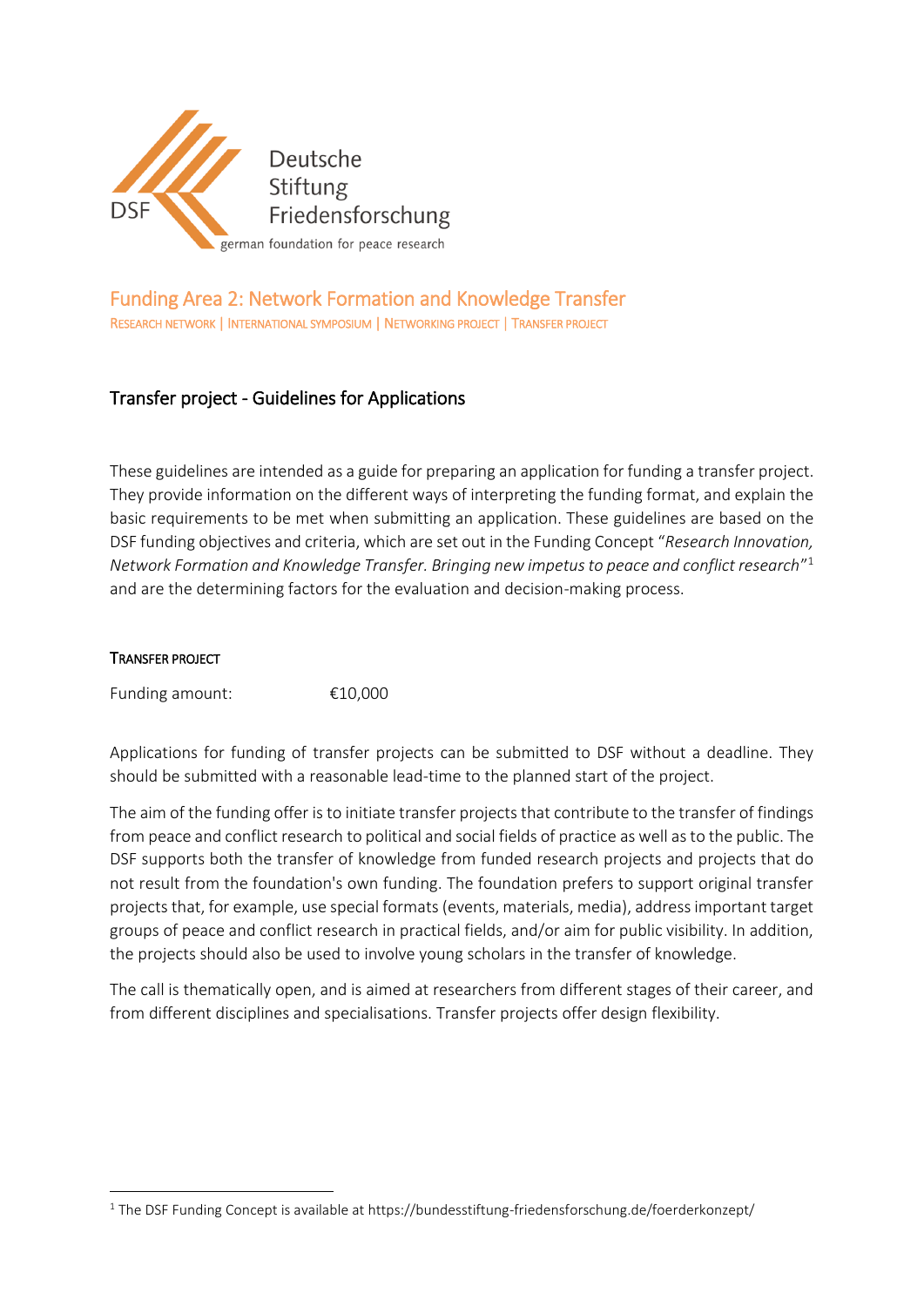### Application requirements

Applications for funding can only be submitted by researchers who belong to or are directly affiliated with a higher education institution, a non-university research institution or a scientific institution recognised as a non-profit organisation<sup>2</sup>. It is not possible to provide direct financial funding to private individuals.

The minimum requirement for submitting an application is having completed a doctorate. Exceptions can only be made for researchers who can demonstrate that they have been engaged in scientific activities for many years and have published relevant articles in the field of research.

The Foundation only accepts applications for project funding submitted by scientific institutions within Germany. It generally only approves funding to domestic institutions. However, this does not exclude the possibility of using funding for international scientific cooperation.

Institutions that receive DSF funding are required to ensure that the funding is administered professionally.

### Basic requirements

**.** 

DSF only funds transfer projects that are thematically related to the research field of peace and conflict research. Relevance shall be adequately substantiated in the application for project funding.

For the application, a structured and comprehensible project concept must be submitted to the foundation, which offers a comprehensible and sufficient basis for the professional assessment of the project. Care should be taken to ensure that the objectives and relevance of the project, the description of the transfer content and its target group-oriented preparation and presentation as well as information about the target groups and participants are all given appropriate consideration.

In the case of funding, the Foundation assumes that the organisation receiving funding will provide the infrastructure and basic equipment required to implement the proposed project. Overhead costs may not be claimed.

Co-financing of the project is generally possible. Corresponding applications and commitments must be included in the application to DSF, stating the amount of funding. The cost items for which DSF funding is requested must be clearly identified in the overall cost plan.

The organisation receiving funding assumes the role of employer for the duration of the project; it is therefore responsible for the proper management of labour costs.

<sup>&</sup>lt;sup>2</sup> Where applicable, relevant supporting documents shall be enclosed with the application.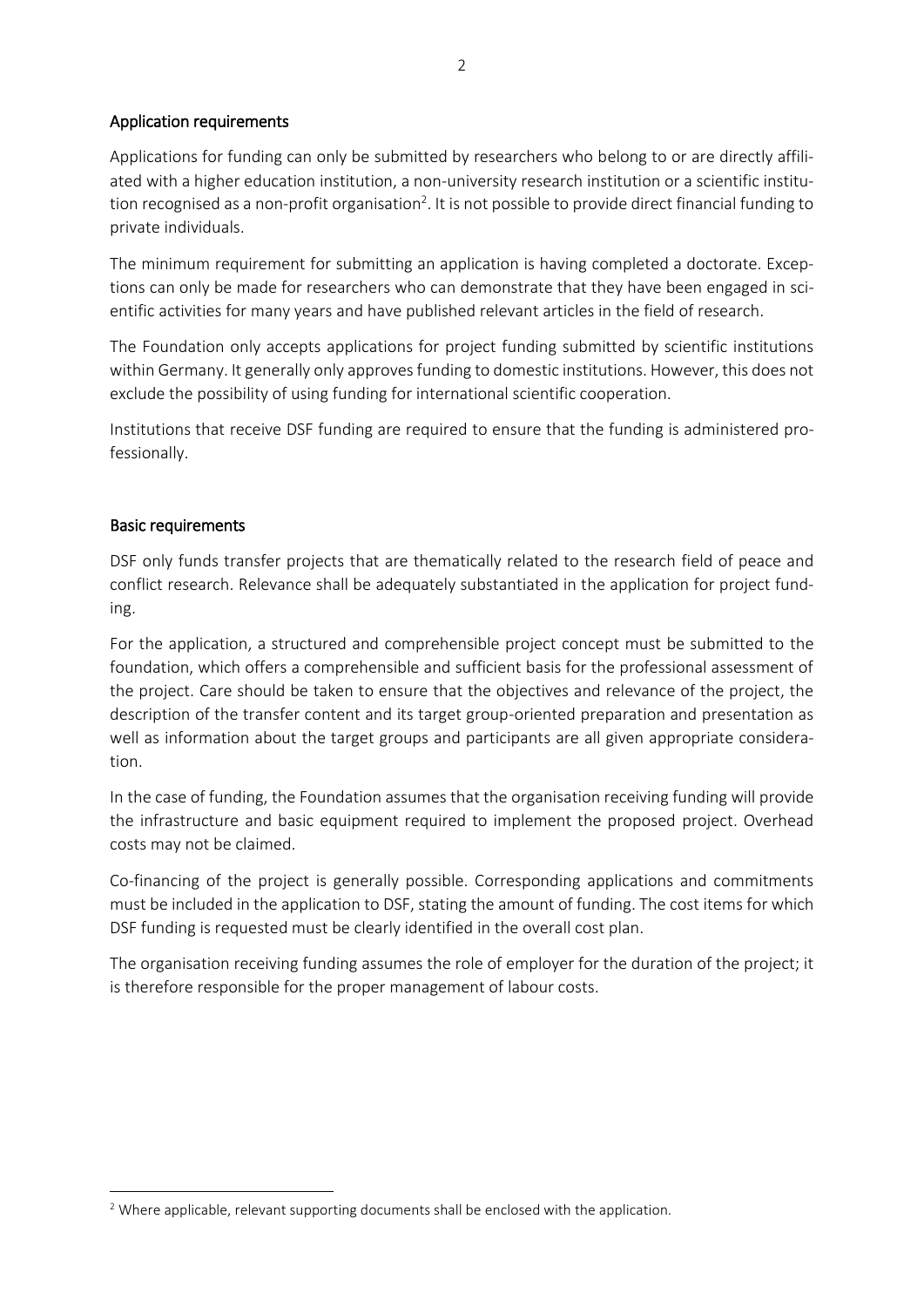## Funding criteria

When assessing applications for project funding, the Foundation distinguishes between four core criteria and four additional criteria<sup>3</sup>:

Adequate consideration must be given to the *core criteria* - scientific relevance, quality of the project design, specialist qualifications of the project team, and potential for knowledge transfer - in all project proposals. Their fulfilment is a prerequisite for a positive funding decision.

Not all of the four *additional criteria* - promotion of early career researchers, national and international research collaboration, interdisciplinary orientation, and diversity - have to be met, depending on the project design. However, the applicant should assess how significant the additional criteria may be to the project when preparing the concept.

The Foundation expects applications to contain statements on the relevance or non-relevance of each criteria. The fulfilment of additional criteria has an impact on the overall assessment of applications for funding.

## Costs eligible for funding

DSF provides funding for project-related labour and material costs.

Personnel funds can be used to provide organisational support for the preparation, follow-up and implementation of the transfer project. This includes, in particular, expenses for student assistants, contracts for work with third parties and other work services (e.g. translations). As a rule, labour costs should not exceed 10 to 15 percent of the requested funding amount. Exceptions are hybrid formats.

The payment of lecture fees or expense allowances from DSF funding is not possible. Exceptions are lecture fees for freelance speakers. The appropriateness of awarding work contracts to third parties as well as the exceptions for lecture fees must be justified in the application.

Material costs include expenses for flights/travel and accommodation (overnight stays, hospitality) of the speakers, the moderators, the active scientific participants and those involved in the organisation of the project. The current rates of the Federal Travel Expenses Act (BRKG) shall apply to the calculation of travel expenses.

For the calculation of hospitality costs, the rates of the DSF listed in *Appendex 1* of this guide shall apply.

The DSF grants subsidies for material costs incurred directly in the preparation and implementation of the transfer project and which do not constitute a reasonable contribution by the participants themselves. These include e.g. consumables, conference documents, in justified cases also room rentals and the rental of technical equipment as well as specific expenses for hybrid conferences (e.g. licences for online tools), provided that these can be assessed as proportionate.

The budget items must be adequately justified in the application's accompanying text. Funding requirements shall be calculated according to the principle of proportionality. The Foundation reserves the right to adjust cost estimates.

**.** 

<sup>&</sup>lt;sup>3</sup> See the conceptual definitions in the Funding Concept.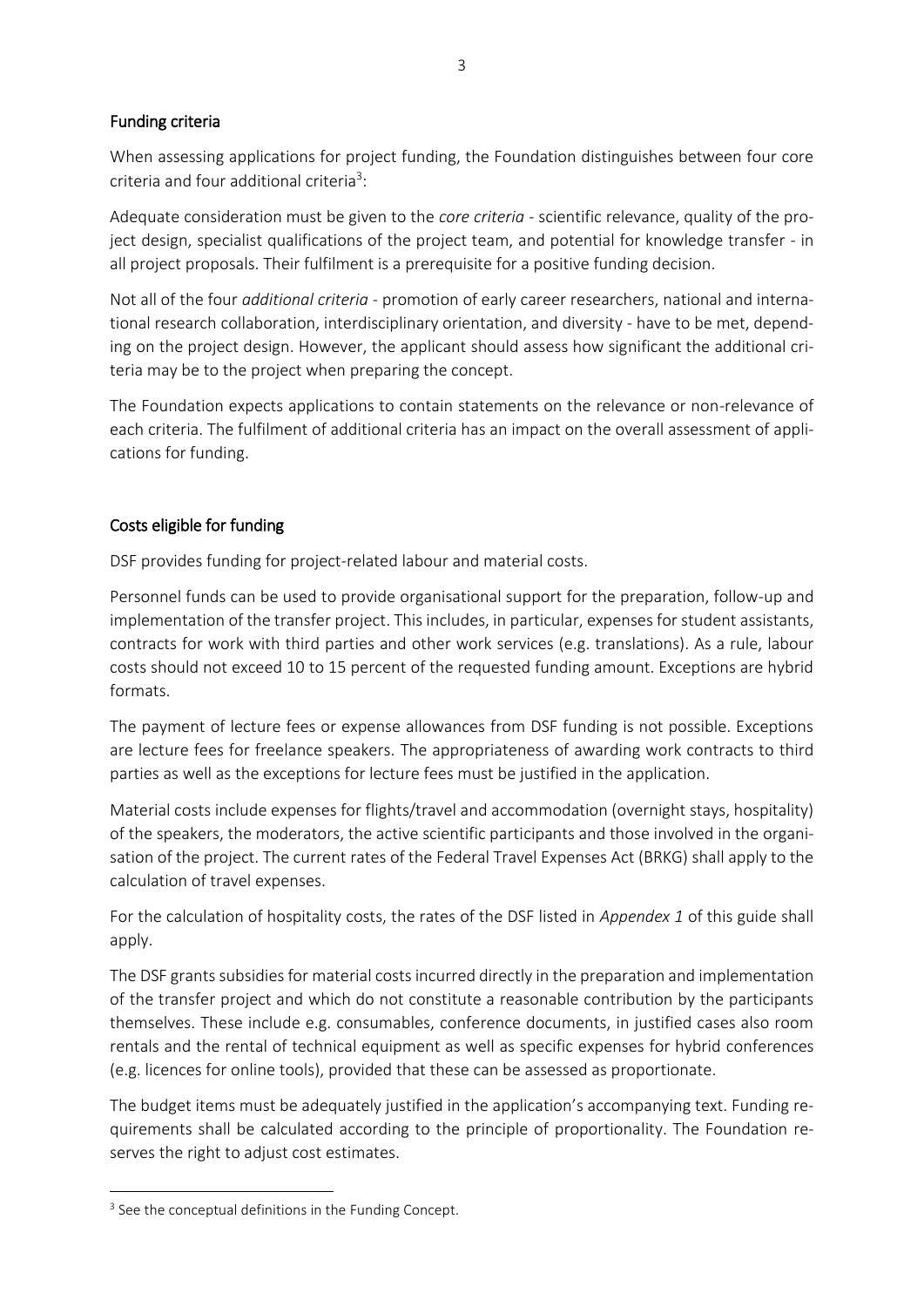The overviews in Appendices 1a/b provide information on possible uses and the underlying cost estimates.

# Application documents

The Foundation requires the following documents in order to process applications for project funding:

- COVER LETTER | A signed letter from the applicants to the Foundation (as a scan or with a digital signature)
- SUMMARY/ABSTRACT| A separate one-page summary of the project (approx. 1,800 characters including spaces, at least 11 point font size)
- LONG VERSION | A presentation of the concept for the transfer project (Topic and objectives, state of research, structure of the conference, information about the contributors, cost plan, list of references<sup>4</sup>) with a maximum of 10 pages (approx. 20,000 characters including spaces, at least 11 point font size) *Supplementary appendices:* CVs of the applicants and project staff (maximum of 2 pages each<sup>5</sup>), a list of own publications relevant to the project<sup>6</sup> (maximum of 2 pages), cost estimates for third-party services, cooperation agreements, etc.
- COST PLAN | An additional cost breakdown (see the *template Excel file*)

A suggested list of possible bullet points is attached to these guidelines as *Appendix 2*. The Foundation reserves the right to return applications that exceed the specified number of pages for reworking.

All applications must be submitted to the Foundation in a digitised version. To do this, the application form<sup>7</sup> on the Foundation's website must be completed and four separate files (3 PDF, 1 Excel) – cover letter, the long version of the application (including annexes), the summary and the additional cost plan - must be attached.

## The evaluation and decision-making process

**.** 

Applications for funding of transfer projects are not reviewed externally. The decision on funding is made by the DSF Board.

In the event of a positive decision on the award of funding, the Foundation reserves the right to issue a final approval only after a written statement has been submitted on the points of criticism and follow-up questions.

Post-qualification of a transfer project in the current application process is not possible.

<sup>4</sup> The reference list of research literature can also optionally be added as an appendix (maximum of 2 pages).

<sup>5</sup> The two-page CV should only contain information on professional credentials that is directly relevant to the application. Lists of lectures, memberships, etc. are not desired.

<sup>&</sup>lt;sup>6</sup> A complete list of the applicant's own publications cannot be attached to the application.

<sup>7</sup> The form is available at https://bundesstiftung-friedensforschung.de/e-antrag/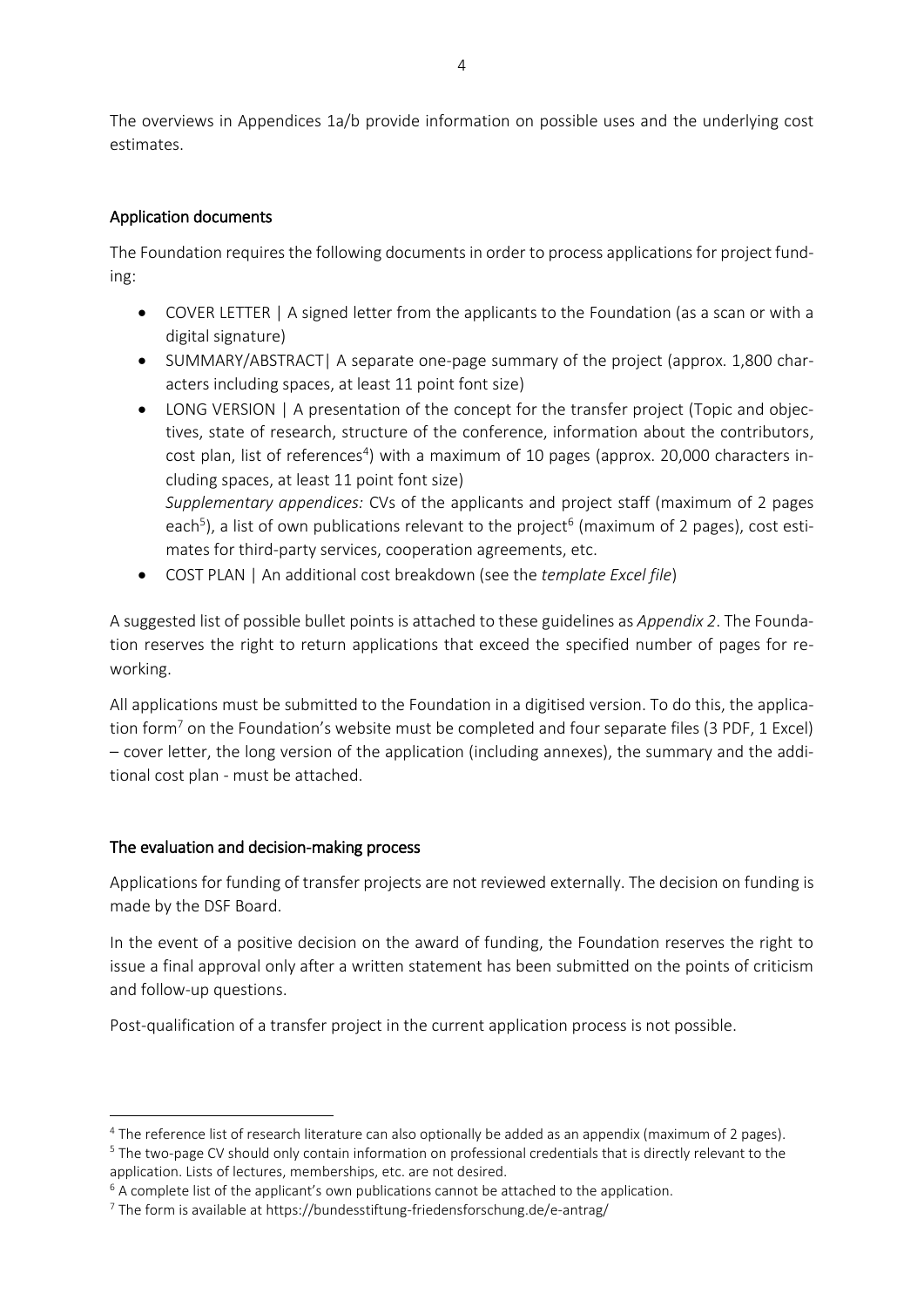A rejected application for project funding may be resubmitted once in a revised version as a new application.

DSF approves funding to the applicant's research institution. This entails the compulsory recognition of the Foundation's approval regulations by the management of the institution and the project owner. Further details can be found in the approval regulations for transfer projects.

Osnabrück, May 2021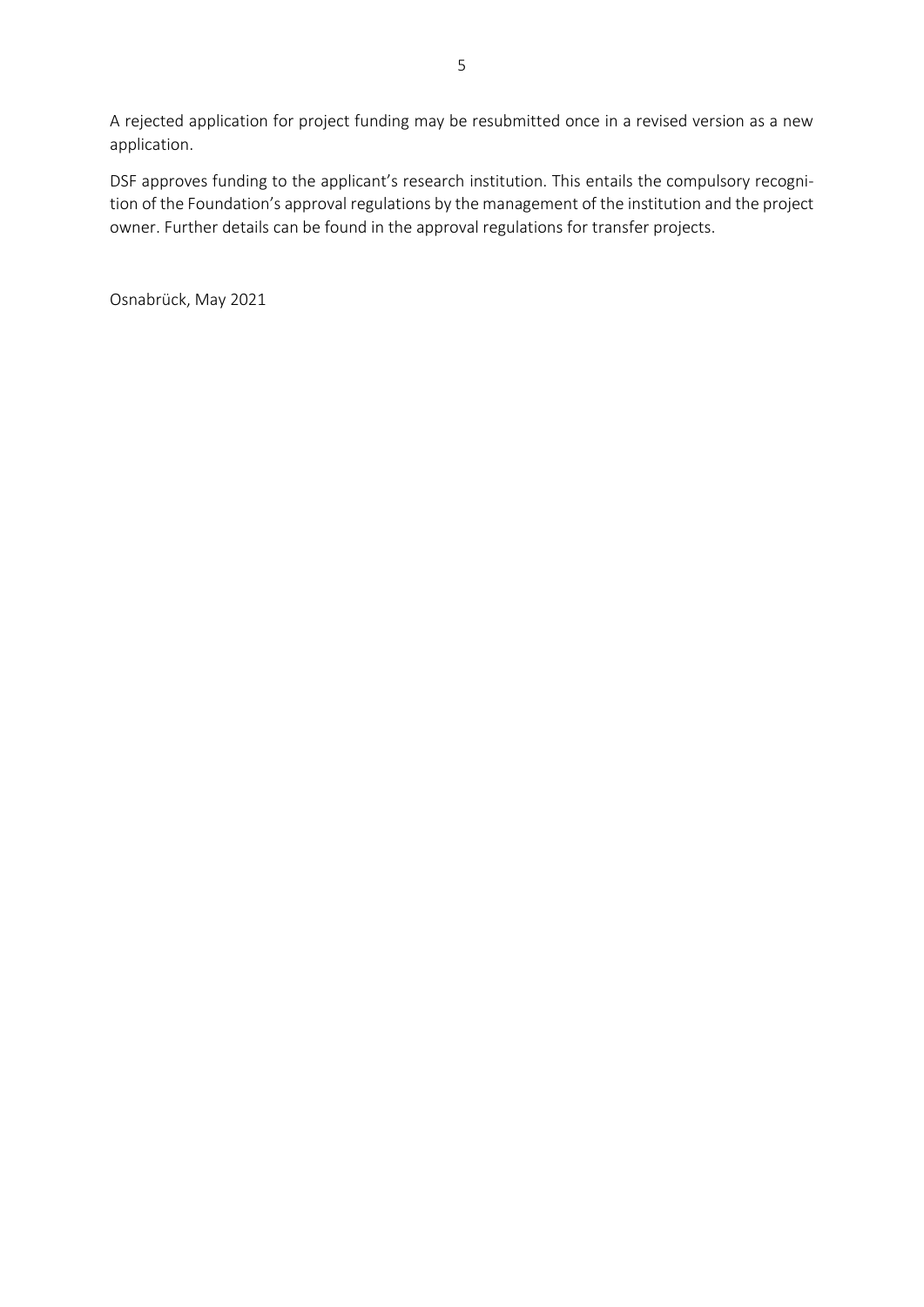### APPENDIX 1A | Transfer project: Information on drawing up a cost plan

*When drawing up the cost plan, the following points must be observed:*

- DSF does not assume any overhead costs of the organisation receiving funding. It assumes that the infrastructure (e.g. Conference rooms and technology, access to software licences) is provided by the organisation receiving funding as its own contribution. For this reason, any material costs listed that count as part of a re-search institution's basic equipment require special justification.
- If labour and material costs have been calculated incorrectly, the Foundation will not allocate additional funding.
- Lump sums with no mention of a specific intended use will not be granted.
- $\bullet$  Individual cost items should be rounded up to the nearest  $\epsilon$ 10.

*Rates for hospitality expenses:*

- The Foundation will cover the costs of hospitality for
	- o speakers,
	- o presenters and
	- o those directly involved in the organisation (e.g. student assistants).
- The following grants can be applied for per day towards the costs of hospitality:
	- o For one meal (half day)
	- o maximum of €15 per person and day (restaurant)
	- o maximum of €20 per person and day (catering in conference rooms)
	- o additional: maximum of €5 per person and day for conference drinks
- For two meals (whole day):
	- o maximum of €30 per person and day (restaurant)
	- o maximum of €40 per person and day (catering in conference rooms)
	- o maximum of €35 per person and day (restaurant/catering)
	- o additional: maximum of €10 per person and day for conference drinks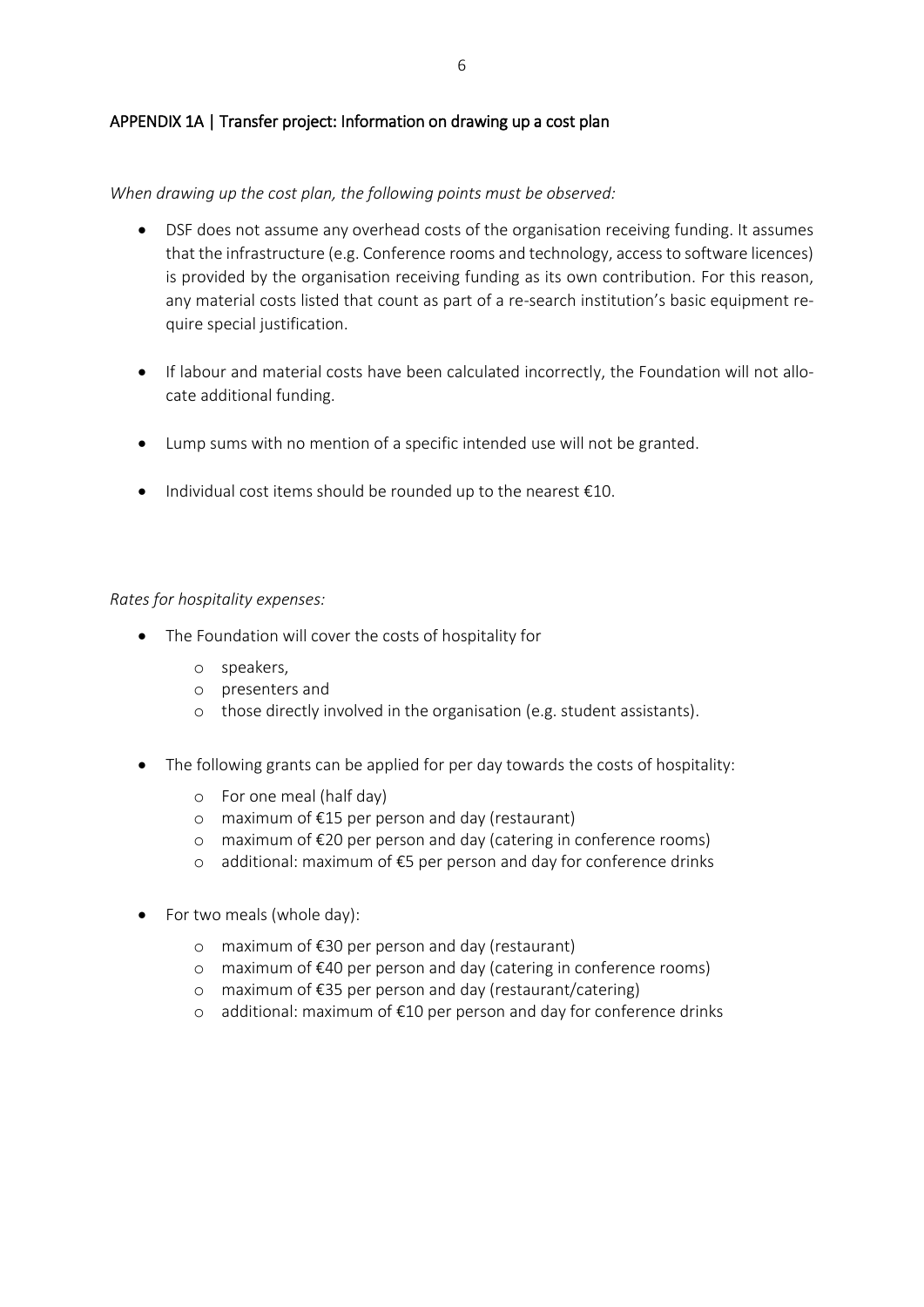| <b>COST ITEM</b>                                                                                                            | <b>INFORMATION</b>                                                                                                                      | <b>REMARKS</b>                                                                                                        |
|-----------------------------------------------------------------------------------------------------------------------------|-----------------------------------------------------------------------------------------------------------------------------------------|-----------------------------------------------------------------------------------------------------------------------|
| <b>LABOUR COSTS</b>                                                                                                         |                                                                                                                                         |                                                                                                                       |
| Student assistants                                                                                                          | Hourly rate (including ancillary<br>wage costs)<br>Duration of employment<br>Monthly working hours                                      |                                                                                                                       |
| Contracts for work and services<br>with third parties                                                                       | Scope of services, remuneration<br>and basis of assessment                                                                              | Justify the appropriateness of<br>awarding the contract.<br>Attach tenders if applicable                              |
| Fee contracts<br>(e.g. translations)                                                                                        | Basis of assessment                                                                                                                     | Attach tenders if applicable                                                                                          |
| <b>TRAVEL COSTS</b>                                                                                                         |                                                                                                                                         |                                                                                                                       |
| Flight and travel costs for speak-<br>ers, moderators and persons ac-<br>tively involved in the project                     | Target number of participants<br>Breakdown into expected individ-<br>ual items (travel/accommodation<br>costs)<br>Local transport costs |                                                                                                                       |
| Accommodation costs for speak-<br>ers, presenters and persons ac-<br>tively involved in the project                         | Type of accommodation, Hospi-<br>tality costs                                                                                           | The applicable rates of the BRKG<br>apply. Hospitality costs are based<br>on the rates for hospitality ex-<br>penses. |
| <b>MATERIAL COSTS</b>                                                                                                       |                                                                                                                                         |                                                                                                                       |
| Conference rooms and technol-<br>ogy, access to software licences<br>(hybrid formats)<br>Consumables and communica-<br>tion | Justification why not available<br>through the basic equipment of<br>the funded institution<br>Lump-sum amount                          |                                                                                                                       |

# APPENDIX 1B | Transfer project: Information on drawing up a cost plan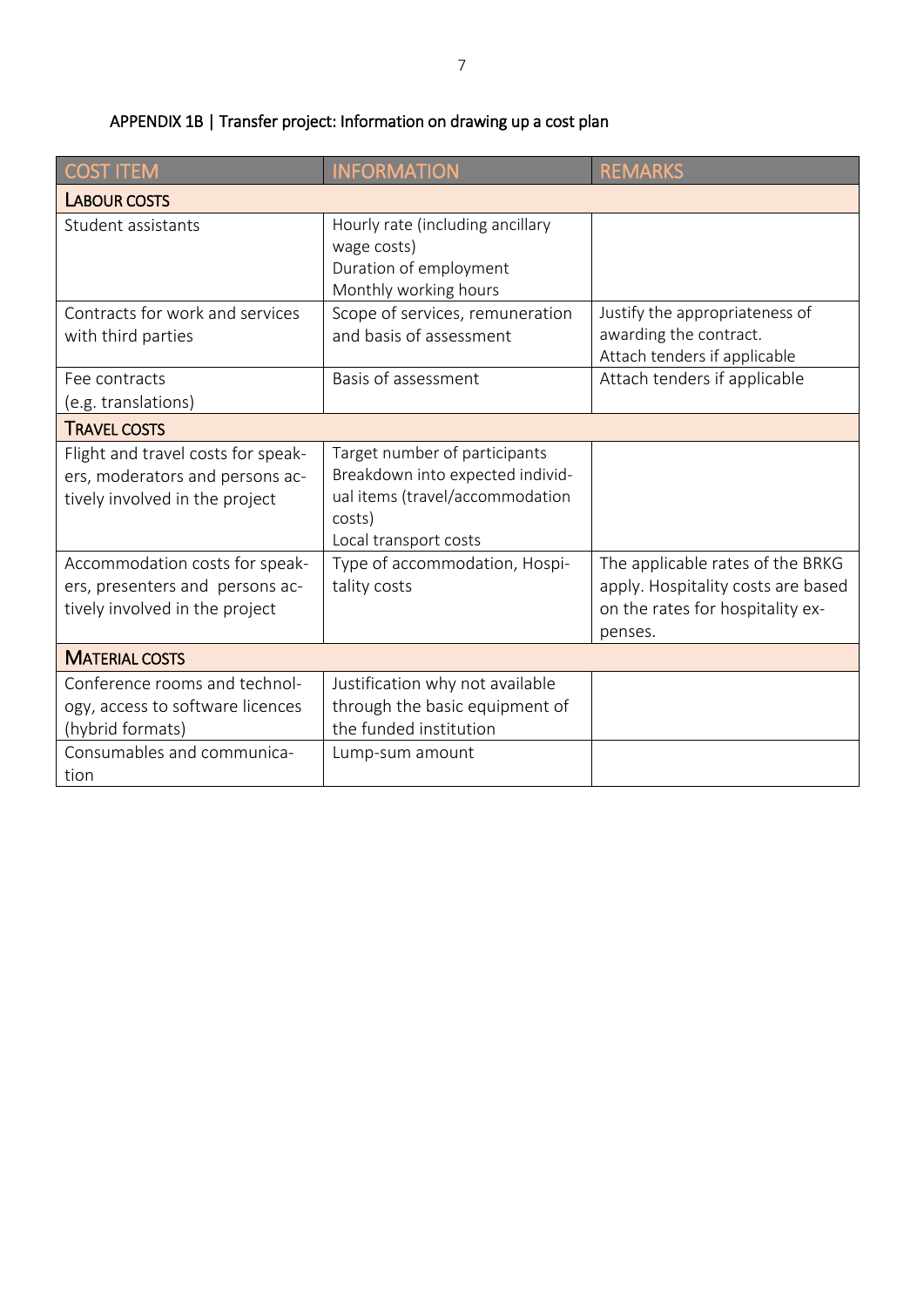# APPENDIX 2 | Transfer project: List of possible bullet points in the long and short version of the application<sup>8</sup>

## Short version (summary of the project), a separate 1-page

- Topic, objectives and expected impacts/results
- Relevance for the transfer of knowledge and description of the transfer contents
- Conception and structure of the transfer project
- Information on target groups and participants
- Application volume

## Long version of the application for project funding

(maximum 10 pages; approx. 20,000 characters including spaces, at least 11 point font size)

- *a. General information (in tabular form<sup>9</sup> )*
	- Funding format
	- Name of the applicant
	- Institution/organisation/department
	- Topic of the project
	- Expected date of implementation
	- Application volume
	- Business address and contact details (phone, email address)
- *b. Detailed presentation of the research project*
	- Topic, objectives and expected impacts/results
	- Relevance for knowledge transfer and description of the transfer contents
	- Conception and structure of the project as well as target group-oriented preparation of the materials
	- Selection of target group(s), information on speakers and participants
	- Expertise of the project team and own preparatory work
	- Utilisation of results and evaluation

**.** 

<sup>&</sup>lt;sup>8</sup> This list is a non-binding outline suggestion. The order and choice of points may vary depending on the application.

<sup>9</sup> You can find an example of a tabular list in our download area under "Example of a cover sheet".